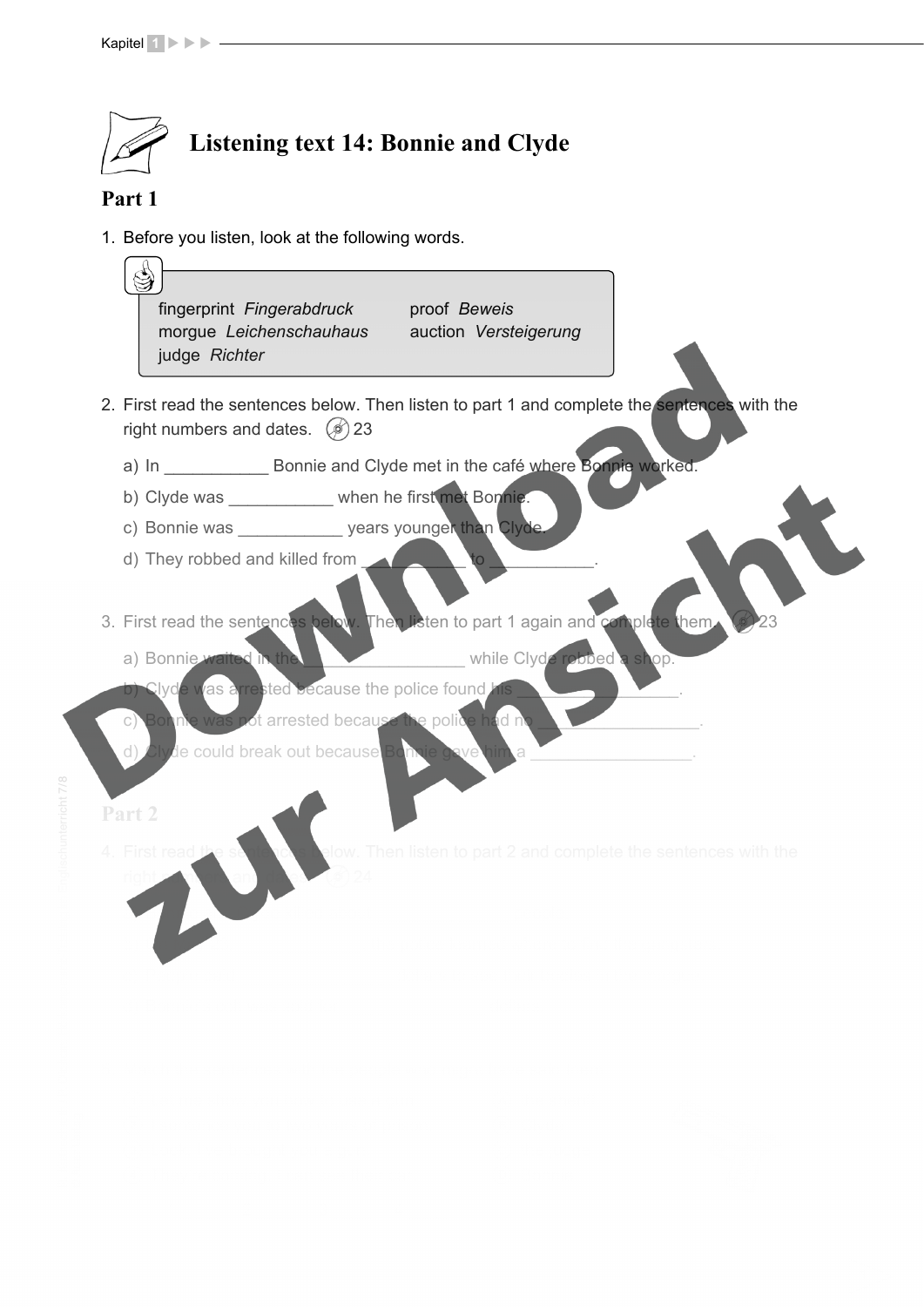

1. Before you listen, look at the words in the language box.

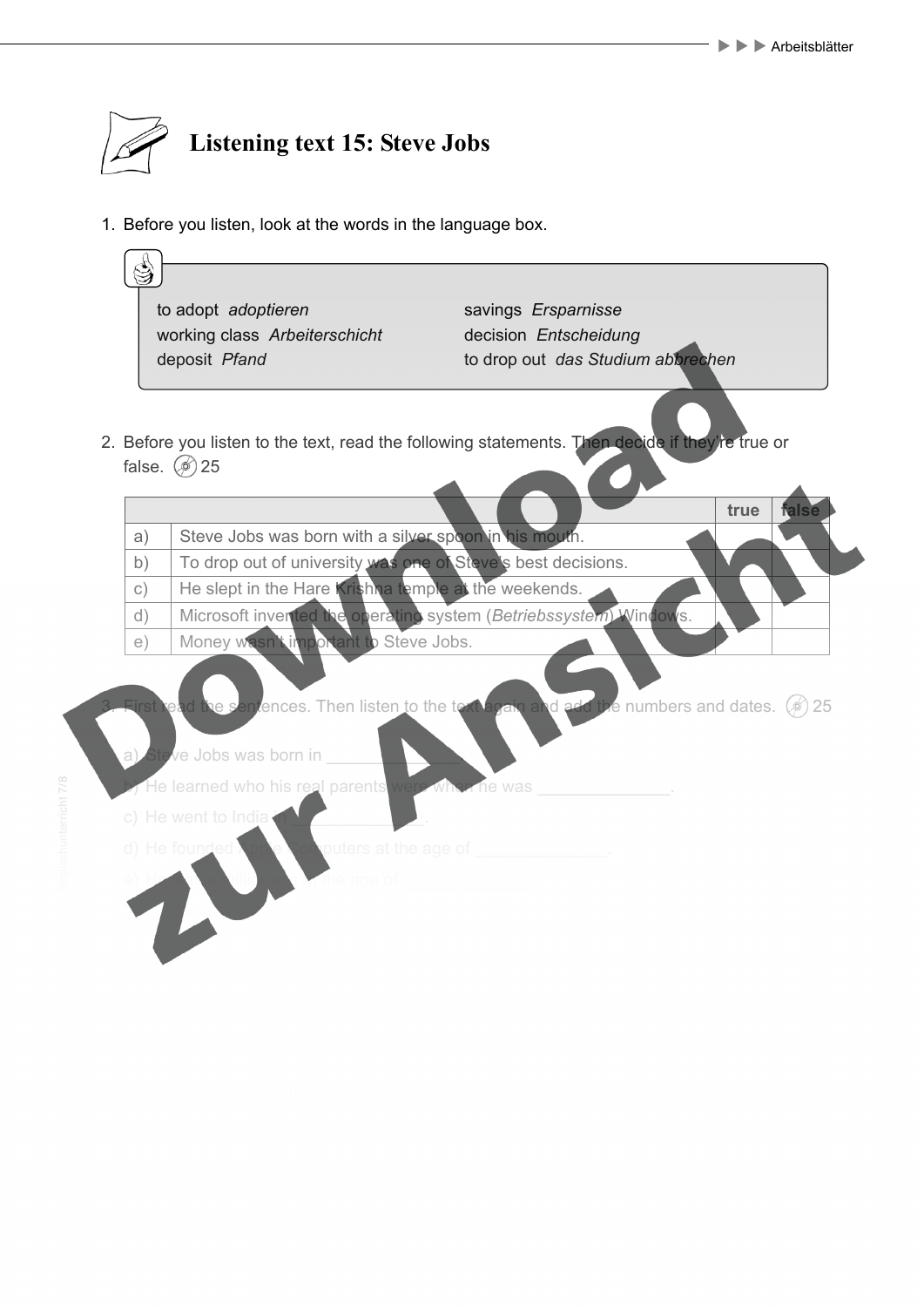

### **Part 1**

1. Before you listen, look at the words in the box.



<u>X X Arbeitsblätter i Statten und der Statten und der Statten und der Statten und der Statten und der Statten un</u>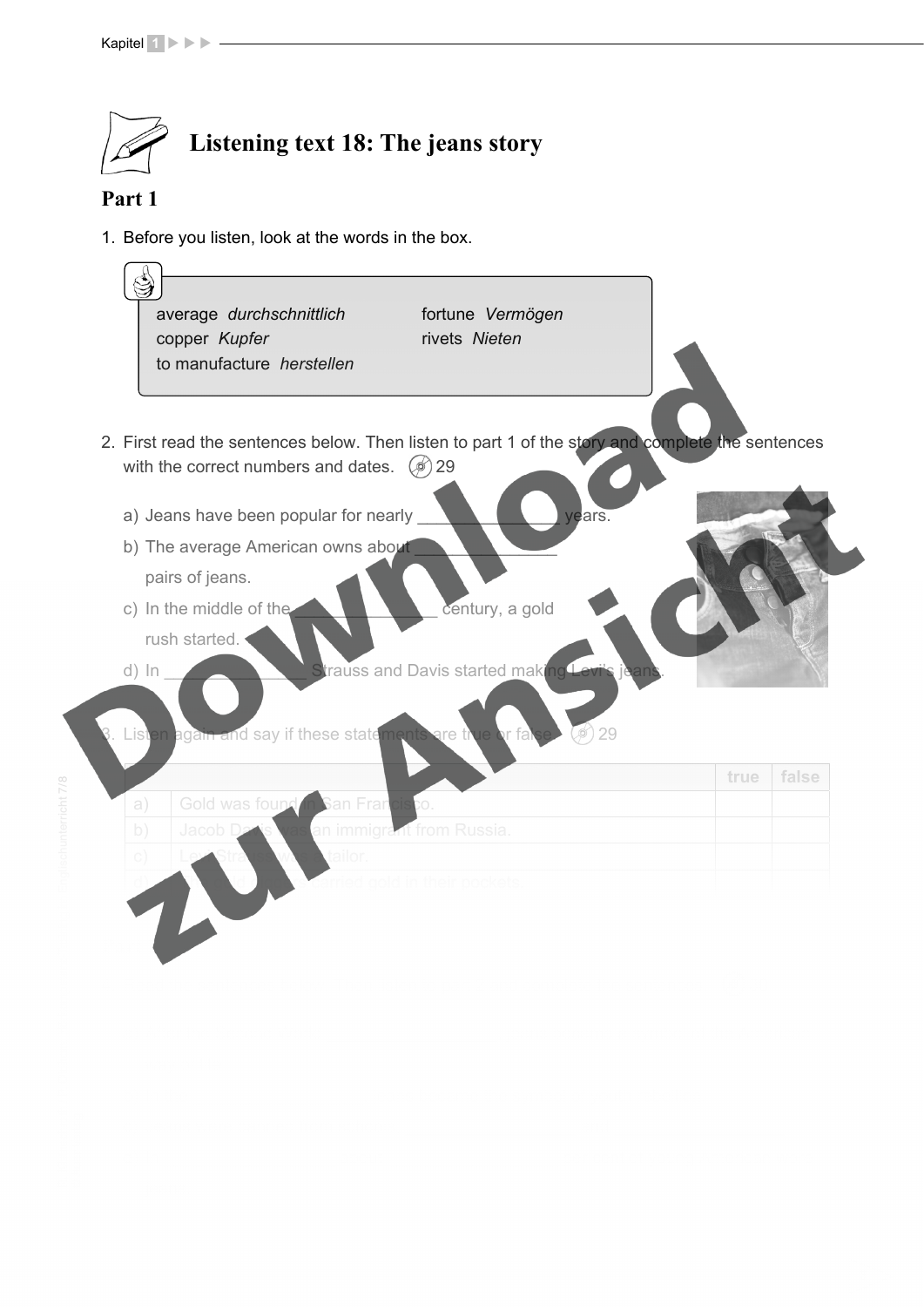#### **Listening text 14: Bonnie and Clyde**   $\sigma$  toyt 1*A*.

## **Part 1** 23  $\sim$  1

The story of Bonnie and Clyde isn't a legend, it's a true story. It began in 1930 when Clyde Barrow was 21. He met Bonnie Parker in a café where she worked as a waitress. She was 18 and fell in love with him at once. Clyde was a killer and taught Bonnie how to shoot and kill. From 1930 to1934 they stole, robbed, kidnapped and killed all over the

<u>X X Arbeitsblätter i Statten und der Statten und der Statten und der Statten und der Statten und der Statten un</u>

<sub>5</sub> United States. Bonnie was the driver. She waited in the car while Clyde robbed a shop or a bank.

 $10$  prison and gave it to Clyde. With the help of the gun, Clyde and two other prisoners broke In 1930 Clyde's fingerprints were found at a crime scene and Clyde was arrested. He went to prison for two years. Bonnie didn't get into trouble because there was no proof of her being there. She often visited Clyde and one day she smuggled a revolver into the

out of prison, but they were caught again a couple of days later.

 $\sim$  He was motoring at about  $\sim$  .

<sub>5</sub> opened fire The As soon as Clyde was free, he and Bonnie started robbing and shooting again. In the following years they killed about 13 people. On May 23, 1934, the police found out wh road the two gangsters were going to take. Six policemen hid along the road. waited for seven hours. When Bonnie and Clyde appeared in their car, the policement pen quris into the car for several minutes. The car was full of d) The damage amounted to dollars.

b) A box of about years was sitting on a sitting on a sitting on a -foot fence.

bullet holes. Bonnie and Clyde died at once. Clyde was was cut in half. When the bodies were taken to the morgue, people paid two dollars to get in and see their bodies. times that his shirt

as sold for 264,000 dollars and Clyde's revolver for 240,000 dollars. The police know where the keys from the boy got the keys from the keys from the keys from the keys from the keys from the keys from the keys from the keys from the keys from the keys from the auction in September 201.

10

1. Freie Aufgabe

5. 1B; 2C; 3D; 4A

2. a) 1930; b) 21; c) three; d) 1930; 1934  $3.7$  a) fingerprints; c) proof; d) revolversions; c)  $p$ 

 $\overline{a}$  They know where  $\overline{a}$ 

3. Answer the questions in complete sentences.

**Part 2** 24

4. a) 13; b) 1934; c) two; d) 264,000

**Lösungen**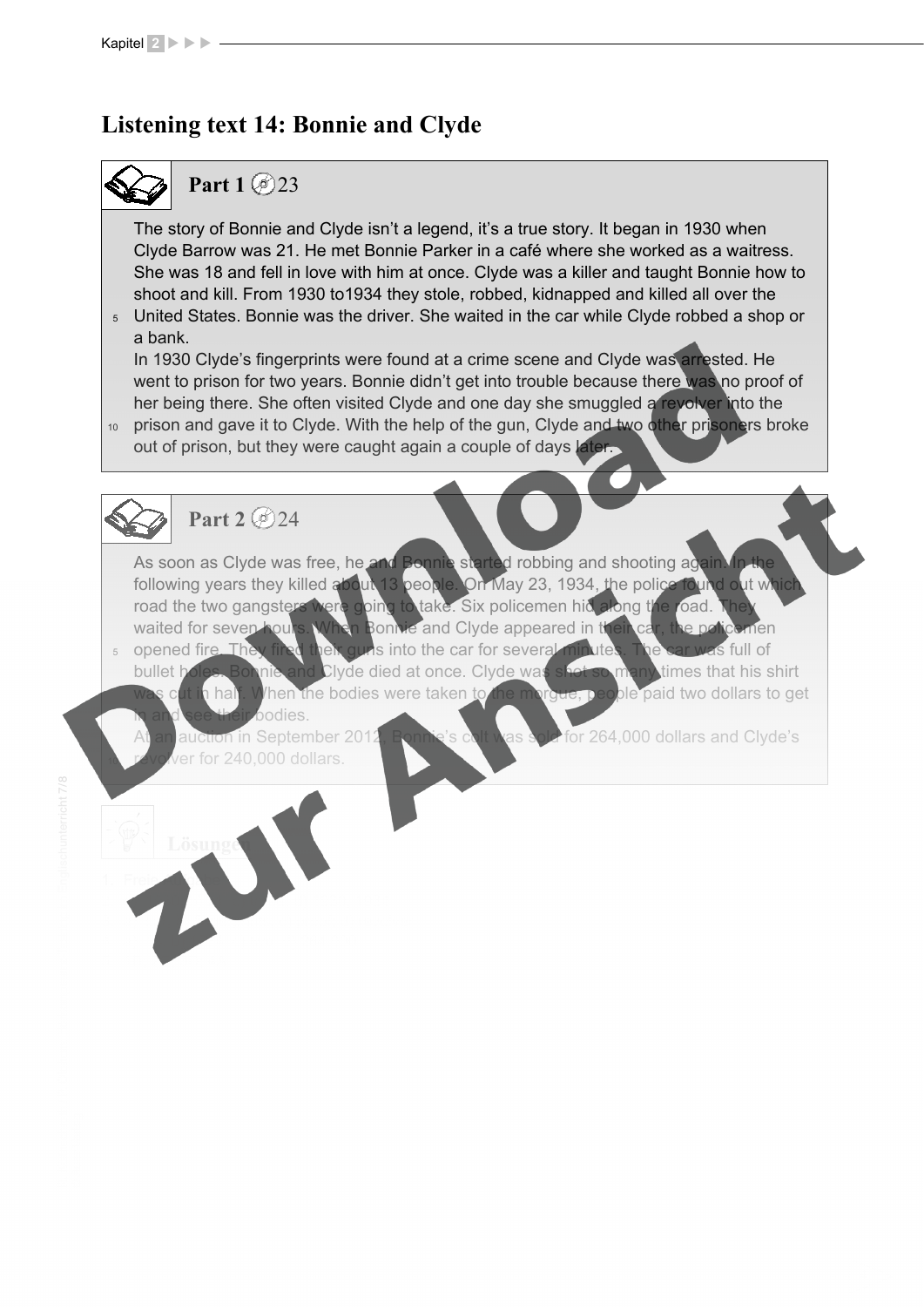#### **Listening text 15: Steve Jobs boys** 1

### **Part 1**  $\circ$  25  $\sim$  1

 $_{5}$  didn't know who his biological parents were until he was twenty-seven. Steve Jobs wasn't born with a silver spoon in his mouth when he came into the world in 1955. His mother was a young college student. She wasn't married and didn't want the baby. So she gave him up for adoption. A working-class family was happy to adopt the baby. They had to promise the mother that the boy would get a good education. Steve

X X X Arbeitsblätter in der Stadt der Stadt der Stadt der Stadt der Stadt der Stadt der Stadt der Stadt der S<br>Stadt der Stadt der Stadt der Stadt der Stadt der Stadt der Stadt der Stadt der Stadt der Stadt der Stadt der

His new family wasn't rich, but they spent all their savings to send him to the university. In a 2005 Steve Jobs told students, "I had no idea what I wanted to do with my life and here I was spending all of the money my parents had saved. So I decided to drop out after the first six months. It was one of the best decisions I ever made."

- <sup>10</sup> He still went to some classes that interested him, but it was a difficult time for Steve. He slept on the floor in the rooms of his friends. He collected coke bottles for the five-centdeposit to buy food with and every Sunday he walked the seven miles to town to get one good meal at the Hare Krishna temple. In 1974 he had enough money for a trip to India. and returned from there as a Buddhist. e) Joyriding is the most common type of crime among boys under .
- 15 At the age of twenty-one, he founded Apple Computers with his friend Steve Wozniak in 20 the garage of his father and they both became rich within two years. His inventions have changed our lives. He designed the first Macintosh comp which made it easier to use. Microsoft just copied it, so you could would/ha<mark>ve Windows tod</mark>ay without his Macintosh. He created the MacBook Air, the iPhone, the iPod and the iPad which other companies have also copied. that no computer

worth about a million dollars when I was twenty-three and over ten million dollars on dollars when I was twenty-five and it ause I never did it for the money," he once said to reporters. He died on the fifth of  $\triangle$  or  $2011$  at the age of fifty-six. c) The house was damaged on the outside. was twenty-four, and over wasn't that important to

2. a) false (His mother was a young college student who wasn't married. She gave him up for adoption.)

1. Freie Aufgabe

**Lösungen**

3. Answer the questions in complete sentences.